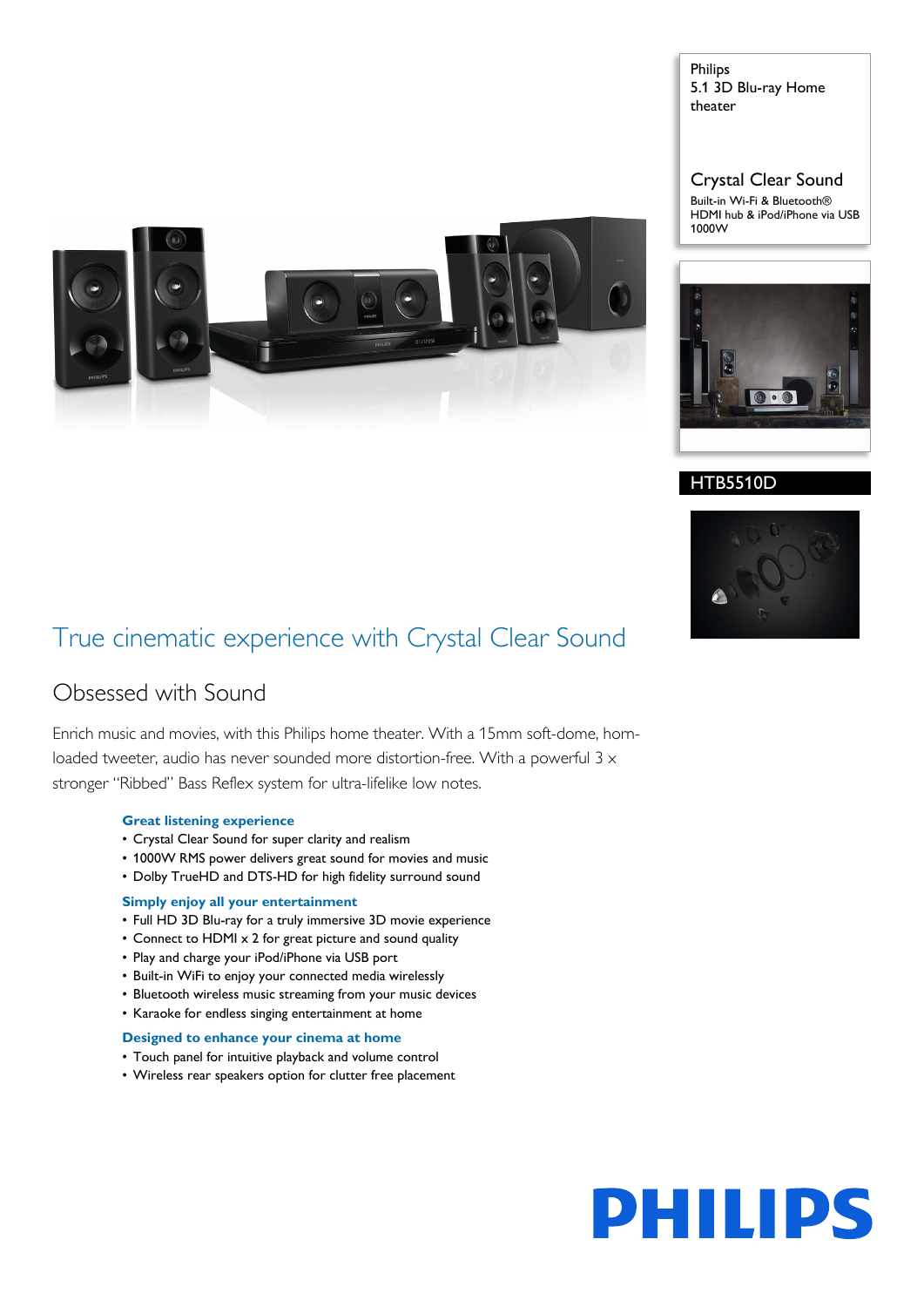# HTB5510D/98

# 5.1 3D Blu-ray Home theater Crystal Clear Sound Built-in Wi-Fi & Bluetooth®, HDMI hub & iPod/iPhone via USB, 1000W

# **Highlights**

# **Crystal Clear Sound**



Crystal Clear Sound for super clarity and realism

### **1000W RMS power**



1000W RMS power delivers great sound for movies and music

# **Full HD 3D Blu-ray**



Be enthralled by 3D movies in your own living room on a Full HD 3D TV. Active 3D uses the latest generation of fast switching displays for real life depth and realism in full 1080x1920 HD resolution. By watching these images through special glasses with right and left lenses that are timed to open and close in synchrony with alternating images, the full HD 3D viewing experience is created in your home cinema. Premium 3D movie releases on Bluray offer a wide, high quality selection of content. Blu-ray also delivers uncompressed surround sound for an unbelievably real audio experience.

# **HDMI x 2**



Enjoy larger-than-life 3D playback and crystalclear 5.1 or 7.1 audio by simply plugging our player's audio HDMI x 2 output to the connection in your non-3D AV receiver.

# **Play & charge your iPod/iPhone**

Enjoy your favorite music while charging your iPod/iPhone! Simply connect your iPod/iPhone with its USB cable to the USB port of the Home Theater System. It charges your iPod/ iPhone while it plays so you can enjoy your music and not have to worry about your Apple device battery running out.

# **Built-in WiFi**



Thanks to built-in WiFi, by simply connecting your home theater directly to your home network, you can experience a rich selection of popular online services. You can enjoy some of the best websites offering movies, pictures, infotainment and other online contents tailored to fit your TV screen.

# **Bluetooth wireless streaming**



Bluetooth wireless music streaming from your music devices

# **Dolby TrueHD and DTS-HD**



Dolby TrueHD and DTS-HD Master Audio Essential deliver the finest sound from your Blu-ray Discs. Audio reproduced is virtually indistinguishable from the studio master, so you hear what the creators intended for you to hear. Dolby TrueHD and DTS-HD Master Audio Essential complete your high definition entertainment experience.